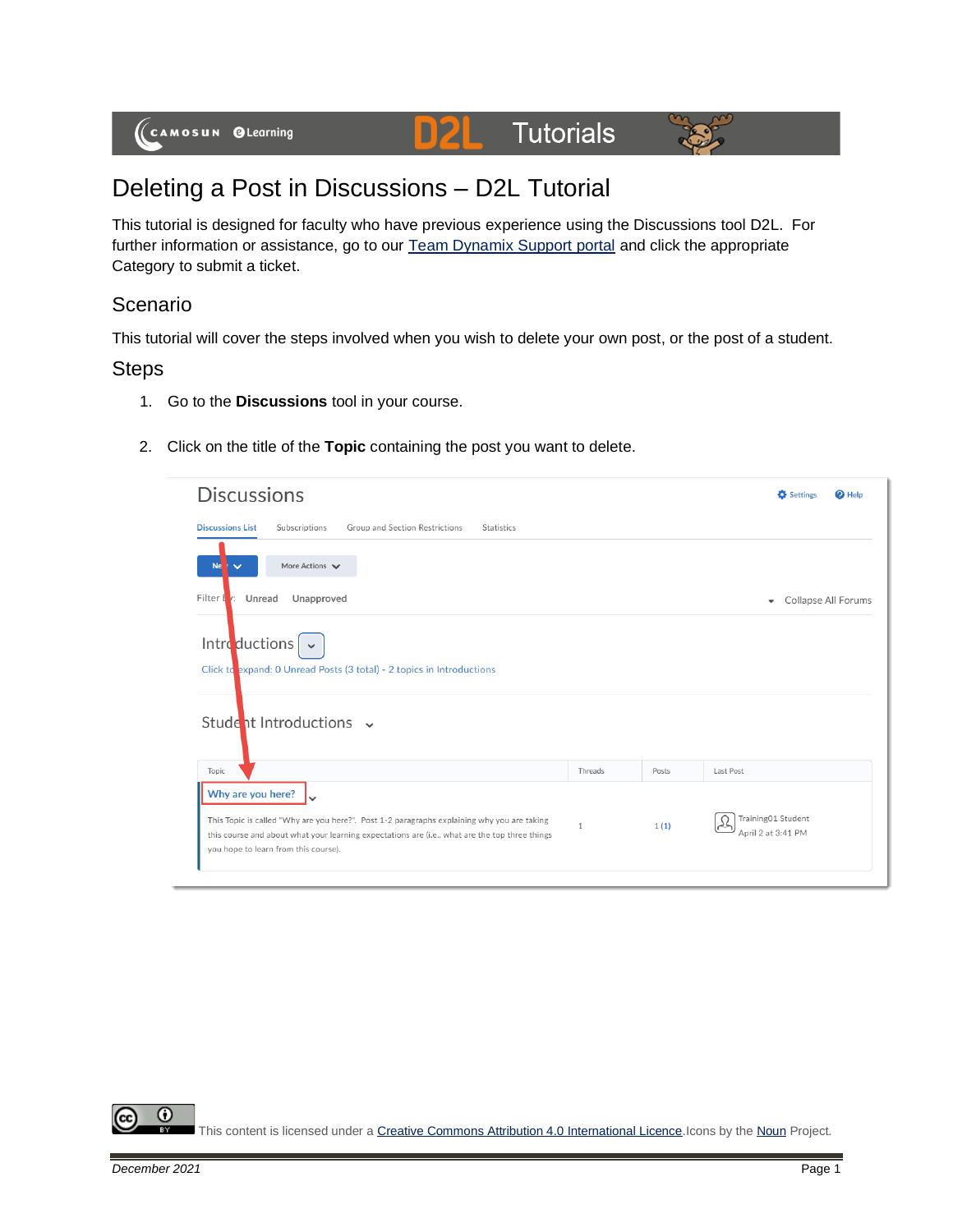3. Click the down arrow next to the title of the post you want to edit, and select **Delete Thread**. Note that this will delete the original post AND all the replies to it. To delete just a **Reply**, see Step 4.

| Discussions List > View Topic                                                                                                                                                                                                       |                          | <b>D</b> Settings | $\bullet$ Help | Search Why are y<br>$\alpha$         |
|-------------------------------------------------------------------------------------------------------------------------------------------------------------------------------------------------------------------------------------|--------------------------|-------------------|----------------|--------------------------------------|
| Why are you here? $\sqrt{ }$                                                                                                                                                                                                        |                          |                   |                |                                      |
| <b>Subscribe</b>                                                                                                                                                                                                                    |                          |                   |                |                                      |
| This Topic Nealled "Why are you here?". Post 1-2 paragraphs explaining why you are<br>taking this covice and about what your learning expectations are (i.e., what are the top<br>three things you hope to learn from this course). |                          |                   |                |                                      |
| <b>Start a New Thread</b>                                                                                                                                                                                                           | Edit Thread              |                   |                |                                      |
|                                                                                                                                                                                                                                     | Mark All Posts as Read   |                   |                | Sort by:                             |
| Filter by: All Threads v                                                                                                                                                                                                            | Mark All Posts as Unread |                   |                | Most Recent Activity<br>$\checkmark$ |
| Wendell's Introduction v                                                                                                                                                                                                            | Flag Thread              |                   |                |                                      |
| Training01 Student posted Apr 2, 2020 3:41 M<br>Subscribe                                                                                                                                                                           | Pin Thread               |                   |                |                                      |
| Hi everyone! I am here to learn more about being a                                                                                                                                                                                  | View Post History        |                   |                |                                      |
|                                                                                                                                                                                                                                     | Copy Thread              |                   |                |                                      |
| $\vee$ more                                                                                                                                                                                                                         | Print Thread             |                   |                |                                      |
| $\circ$<br>$\Omega$<br>$\mathbf{1}$<br>Replies<br>Views<br>Unread                                                                                                                                                                   | Delete Thread            |                   |                |                                      |
| <b>Student 1's Video for discussion</b><br>Training01 Student posted Sep 26, 2019 10:26 AM 5 Subscribe                                                                                                                              |                          |                   |                |                                      |
| In this video, I discuss different kinds of media.                                                                                                                                                                                  |                          |                   |                |                                      |

4. To delete a **Reply**, click on the title of the Thread containing that Reply.

| Discussions List > View Topic                                                                                                   | <b>D</b> Settings | $\mathbf{\Theta}$ Help | Search Why are y<br>Q                            |
|---------------------------------------------------------------------------------------------------------------------------------|-------------------|------------------------|--------------------------------------------------|
| Why are you here? $\sqrt{ }$                                                                                                    |                   |                        |                                                  |
| <b>☆ Subscribe</b>                                                                                                              |                   |                        |                                                  |
| This Topic is caller "Why are you here?". Post 1-2 paragraphs explaining why you are                                            |                   |                        |                                                  |
| taking this course and about what your learning expectations are (i.e., what are the top                                        |                   |                        |                                                  |
| three things you hope to learn from this course).                                                                               |                   |                        |                                                  |
|                                                                                                                                 |                   |                        |                                                  |
| Start a New T ead                                                                                                               |                   |                        |                                                  |
|                                                                                                                                 |                   |                        | Sort by:                                         |
| Filter by:<br>All Threads V                                                                                                     |                   |                        | Most Recent Activity<br>$\checkmark$             |
|                                                                                                                                 |                   |                        |                                                  |
| <b>Wendell's Introduction</b><br>$\sim$                                                                                         |                   |                        |                                                  |
|                                                                                                                                 |                   |                        |                                                  |
| Subscribe                                                                                                                       |                   |                        |                                                  |
|                                                                                                                                 |                   |                        |                                                  |
|                                                                                                                                 |                   |                        |                                                  |
| Training01 Student posted Apr 2, 2020 3:41 PM<br>Hi everyone! I am here to learn more about being a student at Camosun College! |                   |                        |                                                  |
| $\vee$ more                                                                                                                     |                   |                        |                                                  |
| 3<br>$\Omega$<br>Unread<br>Replies<br>Views                                                                                     |                   |                        | Last post 2 minutes ago by<br>Training02 Student |

 $\odot$ (cc This content is licensed under [a Creative Commons Attribution 4.0 International Licence.I](https://creativecommons.org/licenses/by/4.0/)cons by th[e Noun](https://creativecommons.org/website-icons/) Project.

÷